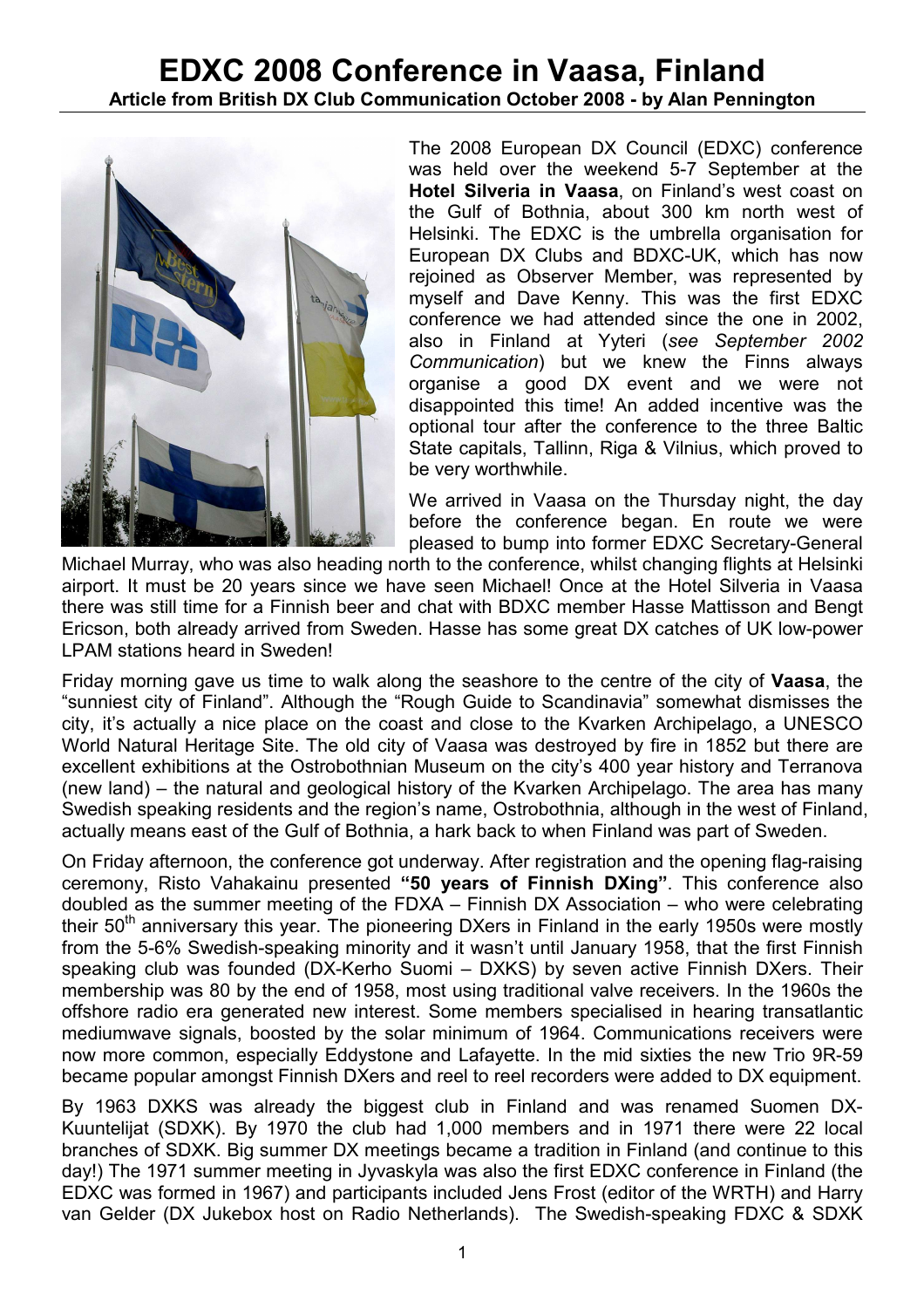formed an international club FDXCI – Friendly DX Club – in 1971 and the following year the two clubs created the umbrella organisation Suomen DX-Liitto – Finnish DX Association.

It was noted than North American MW reception improved the further north you went so in late 1972 three Finnish DXers travelled to Lapland for a DXpedition with remarkable results and soon more DXpeditions followed. On January  $6<sup>th</sup>$  1974 the first Hawaiian MW station was picked up in Finland causing a further boom in DXpeditions. The first digital frequency readout counters, often home-made, were now being used. The Trio 9R-59 was no longer produced but still popular with DXers as new low-price transistor receivers could not compete with it. In 1977 FDXA membership reached 1,750 and peaked in 1983 at 2,548 members!

Dxpeditions to Lapland became an annual event for many SDXL members – a DX base in Lemmenjoki was tested in 1981-82 and in 1985 a DX shack with around a dozen permanent beverage aerials was established there and visited during the whole MW season (October to March). There have now been more than 250 DXpeditions to Lemmenjoki. Receivers in the eighties included the Icom IC-R71 and JRC NRD-525. In 1987 the EDXC conference in Korpilampi (Espoo) was perhaps the biggest ever DX meeting with 305 participants. But by 1990 membership had fallen with competition from home PCs, new TV & satellite channels and local commercial radio in Finland.

Another solar minimum in 1997 gave excellent results even in southern Finland and new receivers included British Lowe HF-150 & HF-250 plus Yaesu FRG-100 and AOR 7030, FM receivers now had RDS, new PC radios were available and mini-disc recorders replaced reel-toreel and cassettes (but to be replaced by MP3 recorders within a few years). Computers and the internet created new ways to communicate with fellow DXers worldwide. Another EDXC conference was held in Tampere in 1992 with 250 participants and ten years later the 2002 EDXC conference in Yyteri near Pori attracted 150 participants.

The era of the SDR (Software Defined Radios) started in Finland around 2006 and these receivers are becoming more popular. With these you can record a big chunk of the MW band onto hard disk at the same time, then later work through catches frequency by frequency. This has caused a lot of debate as to whether using an SDR is real DXing or not! In January 2008 60 Finnish DXers (including ex-DXers) attended the 50<sup>th</sup> Anniversary FDXA celebration in Helsinki. Over 50 years the hobby has evolved from domestic sets with no headphones or accurate frequency readout to today's modern communication receivers and even SDRs with DXers now having improved knowledge of antennas and propagation.

## Our congratulations to the FDXA on this 50<sup>th</sup> Anniversary milestone!

Following this trip back in time there was a brief introduction to the DX Listening room in the hotel – a traditional AOR 7030 receiver alongside a lap-top based SDR with external antenna were available there to use throughout the weekend. A very difficult **DX Quiz** followed – you had to recognise the languages of 24 off-air recordings, with bonus points for also identifying the station! Dave somehow managed to win second prize! There was then a presentation of a book just published on the 50 year history of the Finnish DX Association. Written by longtime-member Heikki Aarrevaara, it is an impressive 200 page hardback volume, but sadly (for us) all in Finnish. A glass of champagne accompanied the welcome speech from the representative of the City of Vaasa before we headed outdoors for the "grill party". As we discovered in 2002, even the most modern Finnish hotels (with a pool & sauna etc) have a rustic barbecue area hidden amongst the trees, badly lit and complete with midges. Here Finns can indulge one of their favourite pastimes - cooking & eating sausages and drinking (here a mix of mainly vodka and wine in a bucket). A good chance though to mix with the other 110 attendees at the conference (including about 30 from countries outside Finland – Denmark, Ireland, Germany, Italy, Japan, Russia, Sweden, Turkey, UK, USA & Vatican State)!

After a lavish buffet breakfast on Saturday we returned to the auditorium for the **official opening** of the conference followed by a panel discussion with EDXC representatives and broadcasters present.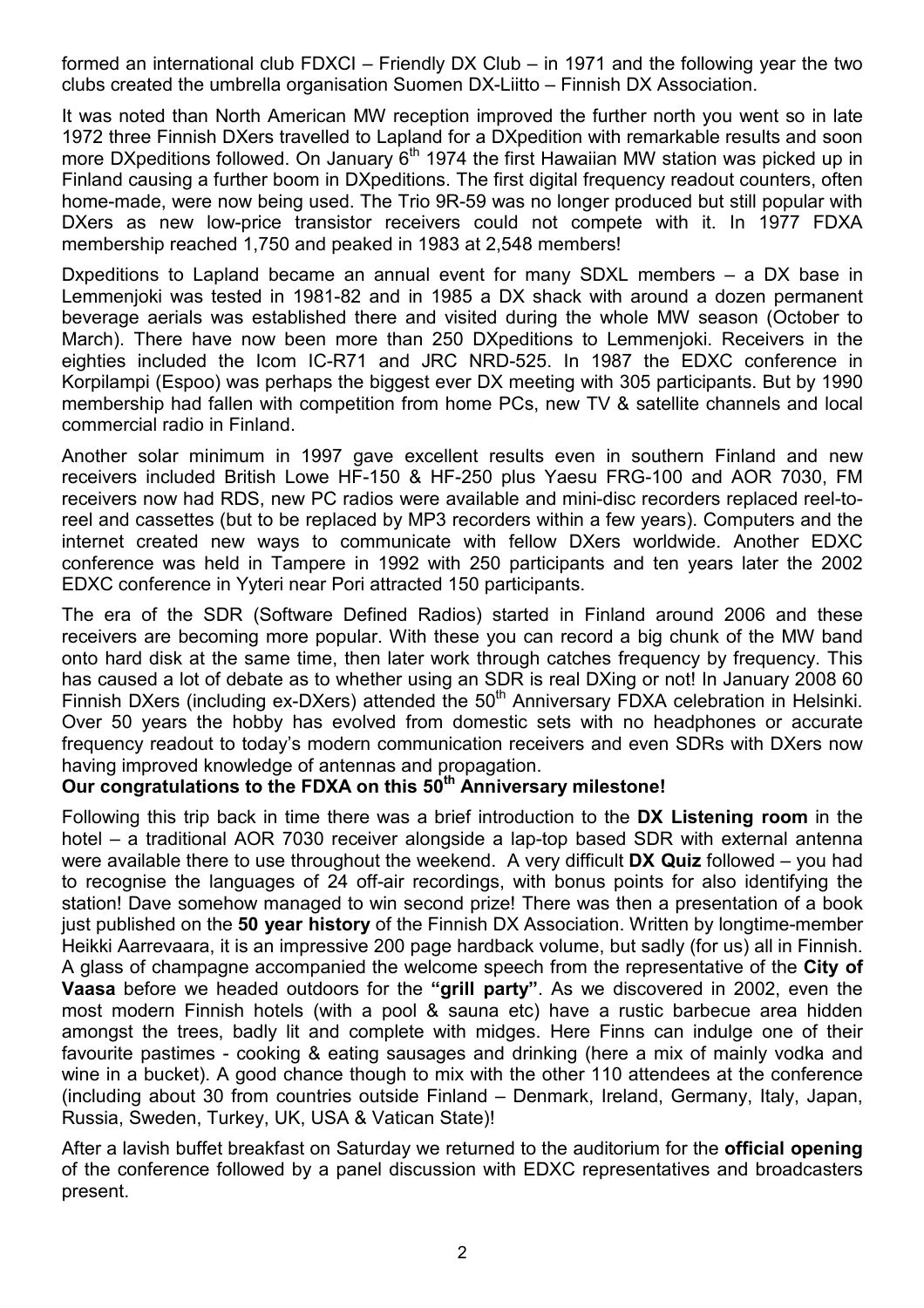Although 98 invites had been sent out by the EDXC Secretary-General, Tibor Szilagyi, to broadcasters, only TRT, the Voice of Turkey, IBB and Vatican Radio had representatives at the conference. On the panel were Hasan Mueminoglu & Ufuk Gecim (TRT) who as well as answering questions about TRT also offered to host the EDXC conference in two years time (2010) in Turkey. Also on the panel was Artu Mujanen from IBB's Helsinki office whose talk included the bad news they didn't want reception reports. And of course, local Finnish shortwave station, Scandinavian Weekend radio (SWR) were also broadcasting from the conference hotel.

Then whilst our Finnish friends continued the proceedings of their FDXA summer meeting in Finnish, we went on a sunny sight-seeing tour with English speaking guide of the city of Vaasa, then travelled north to the Kvarken Archipelago which we had learned about at the museum the previous day. This area is rising from the sea at about 8mm per year – originally compressed by 3km of ice 10,000 years ago, new land is gradually appearing and the Gulf of Bothnia between Finland and Sweden is becoming shallower. A nice & filling



Smorgasbord lunch at a restaurant next to "the longest bridge in Finland" (above) was enjoyed before returning to the Hotel Silveria in time for the official conference photograph of participants.

Back in the auditorium we learnt something about Software Defined Radios (SDRs) from Tarmo Kontro who gave us his opinion of the pros and cons of these receivers which he had assessed over three years. The SDRs he looked at were the DTB30, WinRadio 313e, SDR-14, SDR-IQ, Ciao radio and Perseus. We learnt that the new version of the Perseus is able to record and play back a full 1600 kHz of spectrum from within the receiver's 10 kHz - 30 MHz range! But the downside is the huge time it would take to listen back to this! Recording just 10 minutes of each North American MW channel overnight (say 0000-0900) would take close to 200 hours to listen back to!! There is of course a lot of debate whether this method is really DXing or cheating!

Next in the auditorium, Jukka Kotovirta gave us a summary of FM DXing in Finland in the past year, illustrated with recordings of some of the best catches. 2008 had been a fairly poor season for Sporadic E in these northern latitudes and ranked quite low against other years, especially for example wonderful years like 1987. They used the DX Sherlock charts at www.vhfdx.net to try and see where SpE clouds were. And there is an all-time list of FM stations hears in Finland at: http://www.sdxl.org/tilastot/fm/FM.pdf

The AM panel then gave an insight into the latest **DXpeditions and MW** results. This looked at reception at the Lemmenjoki site in Lapland, and how DXing had changed over the years, with Dave giving some comparisons with reception at Sheigra in Scotland. At first Lemmenjoki DXpeditions concentrated almost entirely on North American MW reception but it was some years before it was discovered that medium wave reception was possible even from the Pacific islands - something that could only be dreamed of in the UK until Martin Hall managed to log Newstalk ZB from New Zealand on 1080 kHz from his home in Sutherland last October. DXers at Lemmenjoki have access to around 15 different beverages of between 800m and 1200m in length, more than half of these are permanently installed, this compares to only 4 or 5 beverages of up about 500m which are temporarily erected on our Sheigra DXpeditions. In northern Finland MW DXing is possible almost around the clock in winter with different regions audible at regular timeslots. A similar pattern is observed in the UK though with much shorter periods of reception. It was mentioned that Latin America and Africa were the two areas where DXers further south in Scandinavia and perhaps even the UK may have an advantage.